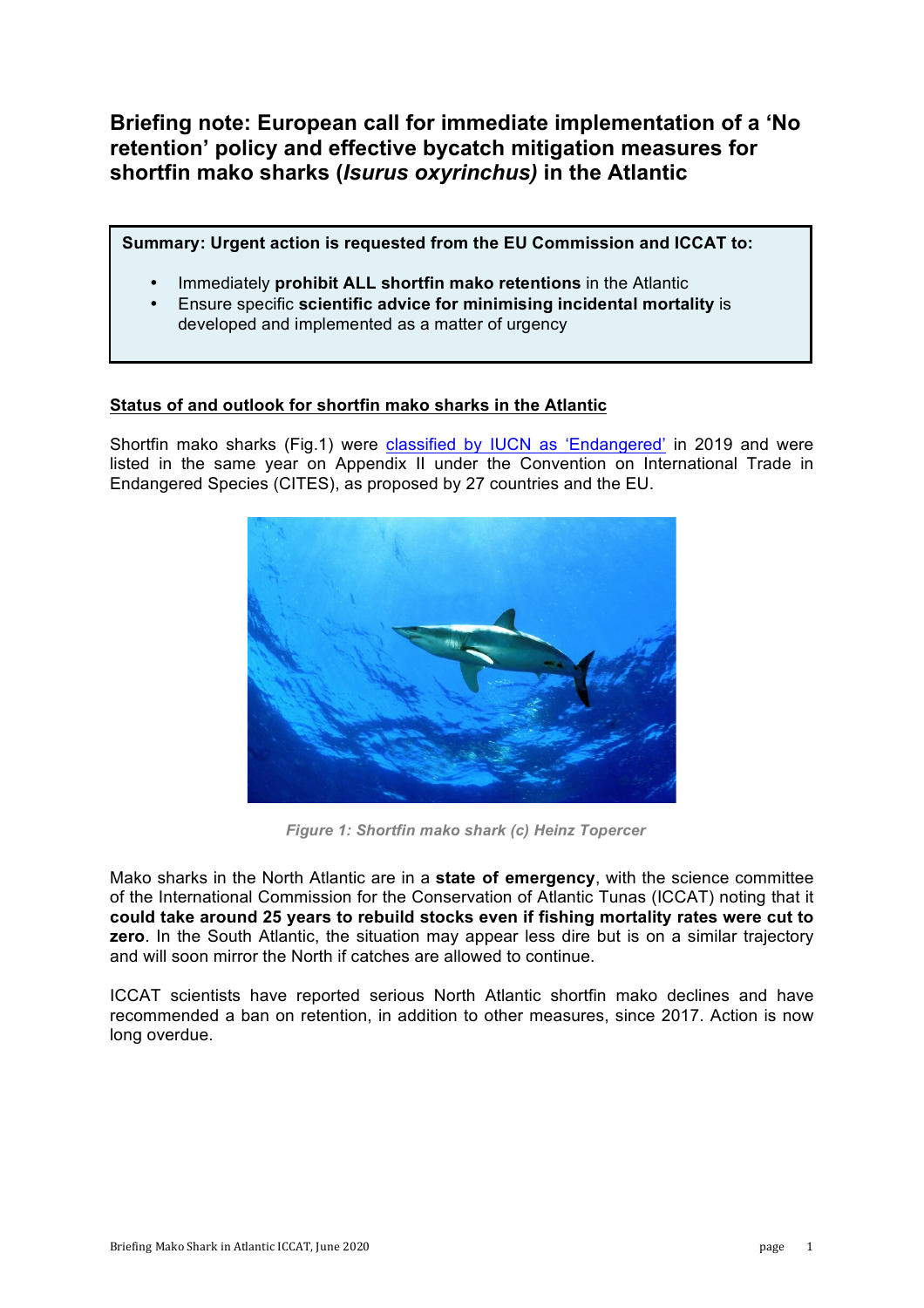- $\triangleright$  At the November 2019 ICCAT meeting, Canada joined Senegal and 14 other countries (Gambia, Gabon, Panama, Liberia, Guatemala, Angola, El Salvador, Egypt, Norway, Guinea Bissau, Uruguay, Japan, China and Taiwan) in urging the international adoption of scientific advice for makos. Competing, lenient proposals from the US and EU prevented consensus, thereby postponing decisions on international remedies to 2020.
- $\triangleright$  In April 2020, Canada announced a ban on the retention (dead or alive) of North Atlantic shortfin mako in any fisheries that interact with the species. This will be reflected in licence conditions for large pelagic fisheries beginning from the 2020/2021 fishing season.
- $\triangleright$  On 27<sup>th</sup> April 2020, the EU Commission recommended (A9-0089/2020) the adoption of the draft Council decision on the conclusion, on behalf of the European Union, of the protocol to amend the International Convention for the Conservation of Atlantic Tunas (13447/2019 – C9-0187/2019 – 2019/0225(NLE)) to include the management of targeted shark fisheries and to adopt a two-thirds majority of members for decisionmaking.

### **It could make a real difference for the protection of shortfin mako sharks in Atlantic waters if the EU Commission follows scientific advice and calls from NGOs to implement strong conservation measures.**

### **Catch data in ICCAT waters**

Mako sharks are fished for food, fins and sport, with no international catch limitations in place.

The total landings reported by ICCAT for 2017 and 2018 were 5902 t and 5547 t, respectively, which is about the same as annual catch quantities for 1994. However, as there has never been a quota or Total Allowable Catch (TAC) for mako sharks in place, annual landings have been almost doubled in some of the years between 1994 and 2018.

In a 2019 report, the ICCAT Scientific Committee noted that North Atlantic catches had increased from 2964 t in 2015 to 3347 t in 2016 and then decreased to 3116 t in 2017 and further to 2388 t in 2018. This data demonstrates the fluctuation of the catches at a rather high level, but it is unclear what the reason for the decline over the last two years has been.

The countries which reported landings of 10 t or more of mako shark in 2017 and / or in 2018 are listed below (Table 1). For those countries that fish in both the North and South Atlantic, catch data are also depicted as a total. The data shows that while there have been somewhat lower catches in some countries, catches have considerably increased (or, at least, reporting has improved) in other countries, such as Morocco and Namibia.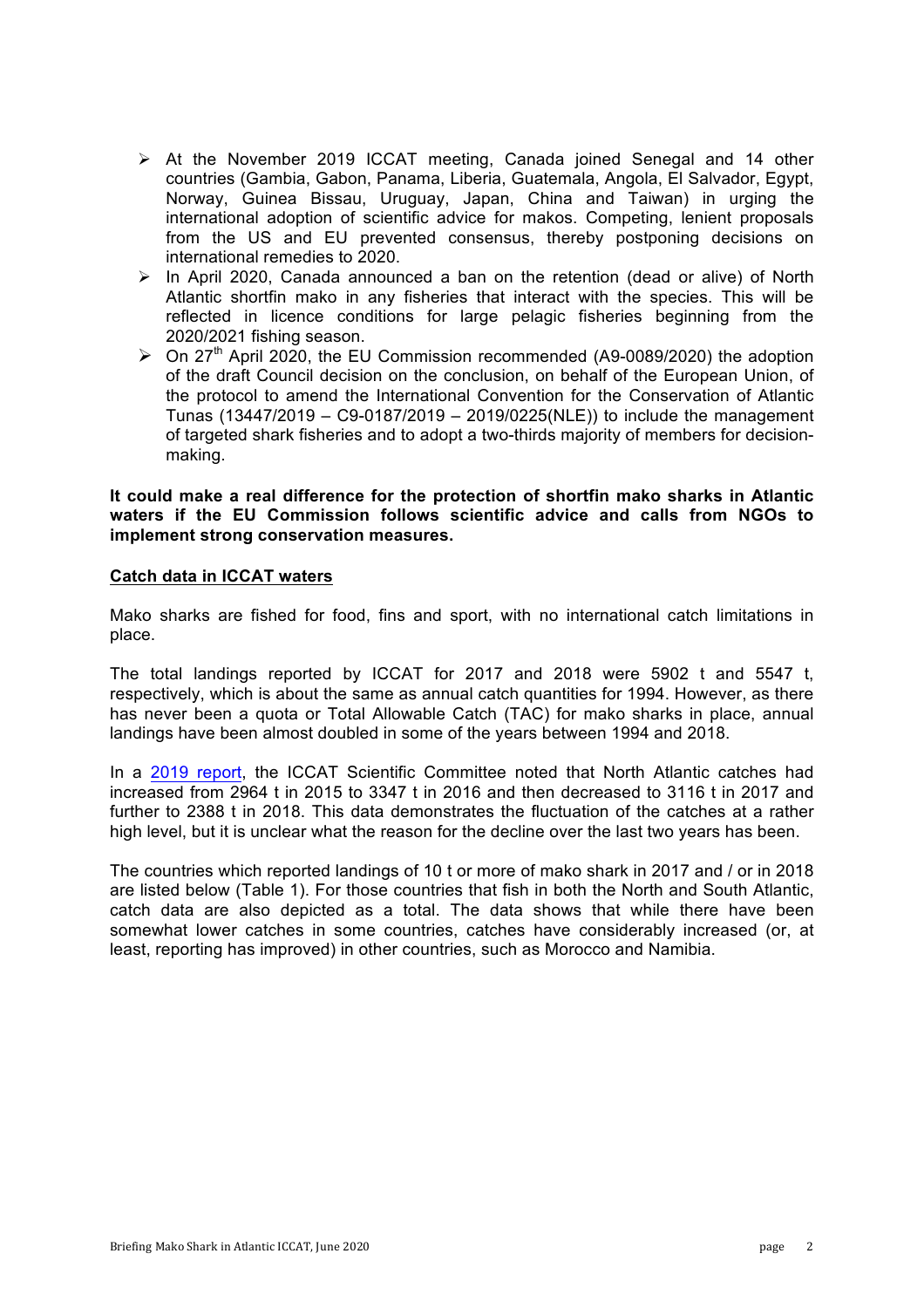*Table 1: Landings per country (red indicates landings around or above 100 t and yellow colouring indicates landings below 100 t per year. Canada is shaded grey as it has announced to ban retention of mako sharks from 2021 onwards.)*

| Mako shark landings in metric tonnes from |      |      |              |                       |      |                       |
|-------------------------------------------|------|------|--------------|-----------------------|------|-----------------------|
| <b>North Atlantic</b>                     |      |      | <b>Total</b> | <b>South Atlantic</b> |      |                       |
| <b>Country</b>                            | 2017 | 2018 | 2018         | 2018                  | 2017 | <b>Country</b>        |
| <b>Spain</b>                              | 1784 | 1165 | 2269         | 1044                  | 1049 | Spain                 |
| <b>Portugal</b>                           | 276  | 272  | 572          | 300                   | 503  | Portugal              |
| <b>Morocco</b>                            | 450  | 595  |              | 980                   | 194  | <b>Namibia</b>        |
| <b>USA</b>                                | 299  | 165  |              | 399                   | 275  | <b>Brazil</b>         |
| <b>Senegal</b>                            | 68   | 68   | 72           | 4                     | 39   | <b>Senegal</b>        |
| Canada                                    | 109  | 53   |              | 244                   | 305  | <b>South Africa</b>   |
| <b>Japan</b>                              | 89   | 20   | 113          | 93                    | 96   | Japan                 |
| <b>Belize</b>                             | 9    | 12   | 27           | 15                    | 34   | <b>Belize</b>         |
|                                           |      |      |              | 64                    | 85   | <b>Chinese Taipei</b> |
|                                           |      |      |              | 4                     | 161  | <b>Ivory Coast</b>    |
|                                           |      |      |              | 0                     | 31   | Angola                |

**EU fishing vessels are responsible for 60% of North Atlantic and about 50% of all Atlantic shortfin mako catches reported for 2018.**



*Figure 2: Mako sharks, Vigo fish market (c) Wolfram Koch*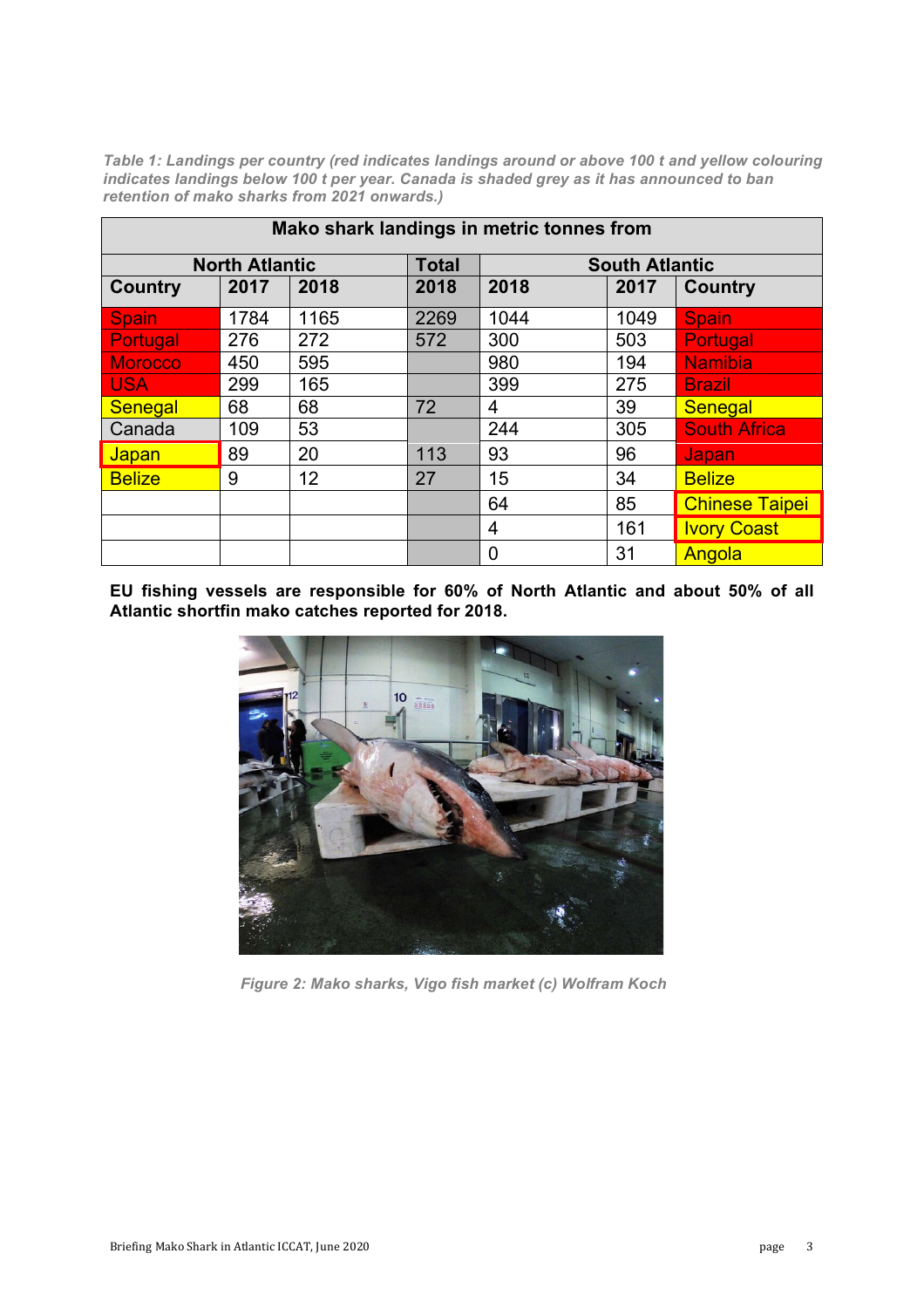## **Overfished stock continues to experience overfishing**

Mako sharks are slow growing with vulnerable biological characteristics, meaning rebuilding of the population will take decades. A 2019 report by ICCAT's scientific committee warned that F (fishing mortality) was overwhelmingly above  $F_{MSY}$  (Maximum Sustainable Yield), with a combined 90% probability from all the models of **being in an overfished state** *and* **experiencing overfishing**.

The Committee conducted new projections using two Stock Synthesis model scenarios that incorporated important aspects of shortfin mako biology. This was a feature that was not possible with the production model projections developed in the 2017 assessment (Anon., 2008a) meaning the Committee considers the new projections as a better representation of the stock dynamics.

The projection resulting from the combined models showed that:

- ! **The current catch will not allow the stock to rebuild by 2070 and overfishing will continue.**
- $\triangleright$  A TAC (Total Allowable Catch) of 500 t, including dead discards, has only a 52% probability of rebuilding the stock in 2070.
- $\triangleright$  To be in the green quadrant of the Kobe plot (indicating a stock which is not overfished) with at least 60% probability by 2070, TAC has to be 300 t or less.
- $\triangleright$  A zero TAC will allow the stock to be rebuilt and without overfishing by 2045 with a 53% probability. **That is – even if we stop catching shortfin mako sharks now, scientists predict only a 50:50 chance of rebuilding the population by 2045.**
- $\triangleright$  Regardless of the TAC (including a TAC of 0 t), the spawning stock fecundity will continue to decline until 2035 before any increases can occur, owing to the time it takes juveniles to reach maturity.
- $\triangleright$  The biomass that supports MSY (Maximum Sustainable Yield) is only reached by 2070 with at least 60% probability for the fishing mortality equal zero scenario.

The ICCAT scientific committee also indicated that additional measures such as reduction of soak time (that is, the time fishing gear remains in the water), time-area closures (temporary/ seasonal restrictions on some fishing activity), safe handling and best practices for the release of live specimens (since post-release survival can reach 77%) can potentially further reduce incidental mortality.

ICCAT's scientific committee recommended that, given the vulnerable biological characteristics of this stock and the pessimistic predictions, to accelerate the rate of recovery and increase probability of success, the Commission **should adopt a non-retention policy without exception in the North Atlantic.**

Given that fishery development in the South Atlantic predictably follows that in the North and that the biological characteristics of the stock are similar, it was concluded that **there is a significant risk that this stock could follow a similar trajectory** to that of the North Atlantic stock. If this stock declines it would, like the North Atlantic stock, require a long time for rebuilding, even after significant catch reductions. To avoid this situation, and considering the uncertainty in the stock status, the committee recommended that, at a minimum, catches should not exceed the minimum catch in the last five years of the assessment (2011-2015), which was 2001 t.